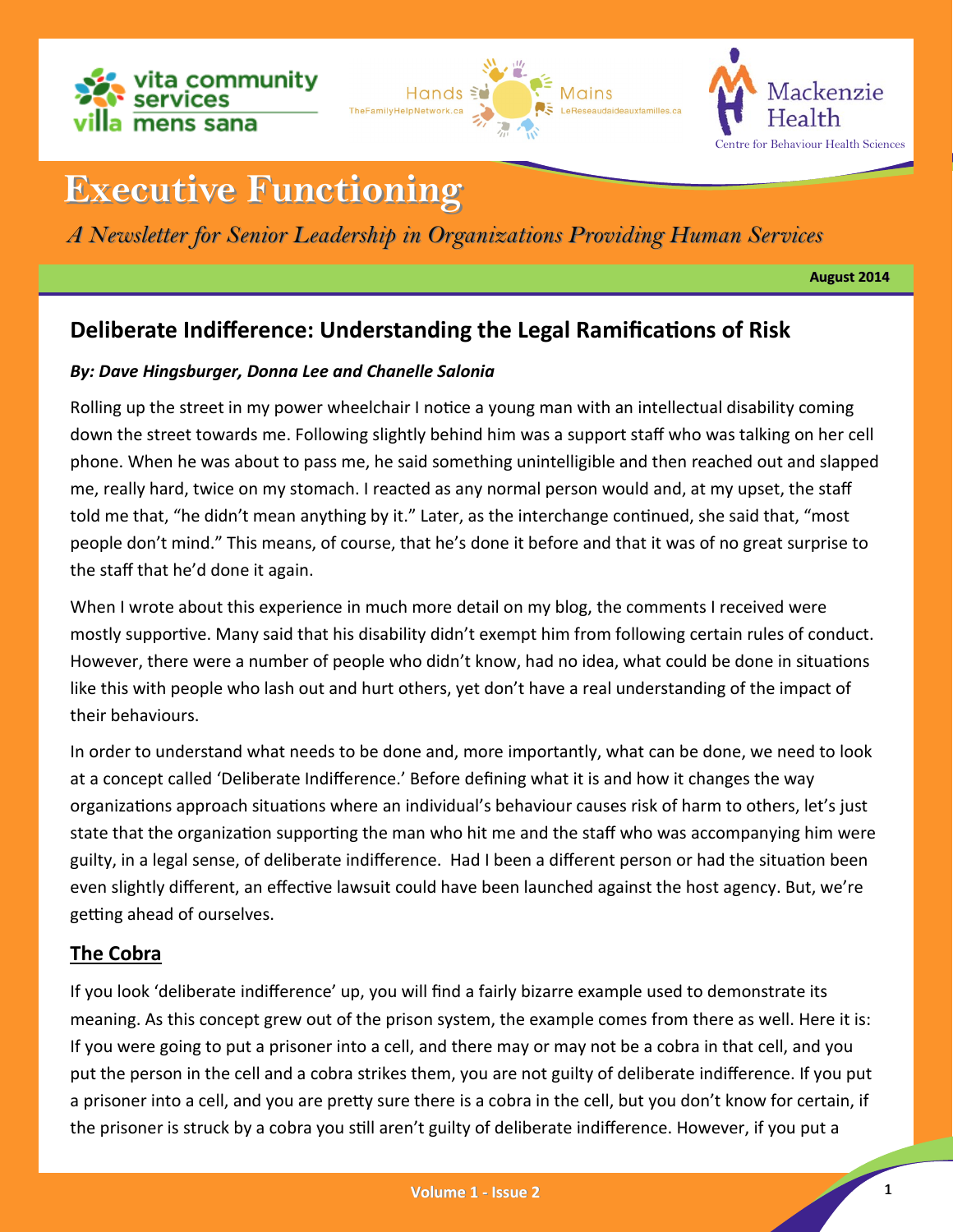person into a cell knowing there is a cobra in the cell and the person gets bitten by the cobra, you are guilty of deliberate indifference. All this is saying is that if you know the risk is there and you do nothing about the risk, then you are guilty of deliberate indifference.

In human services we may balk at this example and the idea of comparing people to cobras, however, we need to look at what the legal concept is behind deliberate indifference. Let's take an example:

A woman with a disability is moving into an organization after having lived as a street person for a number of years. A recent assessment showed that she had an intellectual disability and, therefore, qualified for support. In interviewing her about what she wanted in the way of housing and support, she requested only one thing. After years of living on the street and experiencing rape and sexual assault on an ongoing basis, the only thing she wanted was to be safe. She wanted to be guaranteed that she wouldn't be hurt or abused any more. The organization had only one spot available, and in that spot were two men both of whom had a history of sexually offending against women with disabilities.

In this example the concept of the 'cobra in the cell' becomes quite clear. Furthermore, the responsibility of the housing agency comes dramatically into relief. In this case it's quite easy to see the potential damage that could be caused and the ramifications of the decisions to be made. Let's take a look at another example:

A man with an intellectual disability lives in a house with three other people. He has always demonstrated difficulty with aggression and yesterday he struck one of his housemates so hard that he left large bruises on the other's face, shoulder and torso. The parents of the individual who was hurt are outraged and have laid a complaint. A decision was made to move the man who has difficulty with aggression to another home so that there could be a fresh start.

Um, there is no such thing as a 'fresh start.' He is moving from one place to another, and he is bringing his long history of assault with him. The best predictor of future behaviour is past behaviour, and the support agency knows full well that they are now exposing others to risk of being struck and of being victimized.

#### What can be done?

Well, before we answer that question, and we will answer that question, let's take a look at some examples of how deliberate indifference has been defined and applied now that it is being used in legal cases outside the prison system and in community settings.

#### **Deliberate Indifference in Community Settings**

Definitions of deliberate indifference vary slightly depending on the particular context, but all involve these three elements: a responsibility to protect those in the organization's care, knowledge of the risk that serious harm could occur, and the failure to take sufficient action to prevent that harm or significantly reduce the risk. More than negligence, deliberate indifference is knowing about a danger and doing nothing to keep people safe from that danger.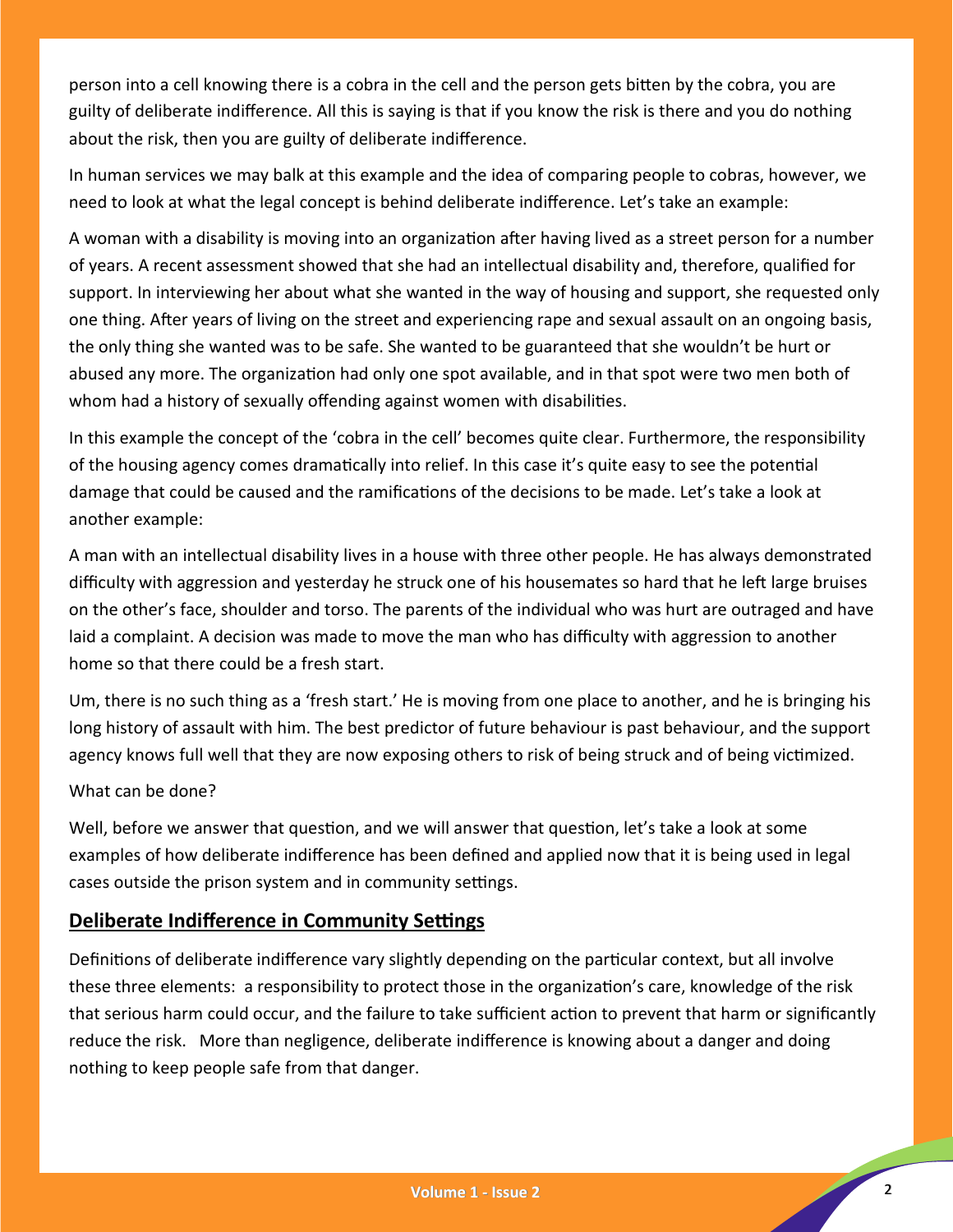Deliberate indifference has been used to show liability for harm not only in prison settings but also in child protection services, schools, and policing across North America. While it is a far more common concept in the United States, similar laws are in place in Canada under our human rights legislation which have led to the successful application of the concept of deliberate indifference in courts.

A teenage student was physically and verbally harassed by his schoolmates for years. He told teachers and his principal but, while the school did discipline a few of the perpetrators, the harassment continued and eventually escalated to physical assault. The British Columbia Human Rights Commission found the school to be deliberately indifferent to the safety of the victim and, therefore, in contravention of the Human Rights Code. This case shows us that the standard of deliberate indifference can be met when the actions taken to respond to a known risk are clearly ineffective yet no alternative methods or actions are implemented.

Another interesting and particularly relevant example of deliberate indifference can be found in the area of police training – or rather the lack of training. Over the past few decades, the U.S. courts have found numerous police departments to be deliberately indifferent to the safety of those officers who may have cause to restrain, protect or otherwise physically interact with the public, as a direct result of inadequate training. These cases were based on the fact that there were risks to officers and those they interacted with which were known by those in charge; there was training available to minimize those risks, and there was a choice made by those in authority not to provide that training.

A final example of deliberate indifference, before we get to how the concept applies within developmental services, can be found within Canadian nursing homes. Resident-to-resident violence in nursing homes has been the subject of recent journalists' investigations which made headlines in all the major print, radio, television and online news outlets across the country. Specific agencies were named, reputations were irrevocably damaged, and of course most importantly, people were being seriously harmed and even killed in the very places that were entrusted to provide care for these vulnerable individuals. Investigations into these incidents showed that nursing homes are often failing to identify residents prone to aggression, to assess them and develop strategies to effectively manage the risk of abusive residents, and protect vulnerable ones. In a few cases, nursing homes have been found liable for failing to take sufficient and reasonable steps to prevent resident-to-resident assault where that risk was clearly known to the home.

The concept of deliberate indifference has yet to be directly applied to the Developmental Services Sector in the courts; however, the idea that agencies within the sector are responsible to prevent harm to those in their care, and are liable when known risks result in harm is not new. A study in the 1990s looked at 72 cases of peer-to-peer sexual assault among adults with intellectual disabilities living in group homes or larger institutions – in 49% of these cases the agency providing support to the individuals involved was found to have neglected its responsibility to protect those in its care from harm.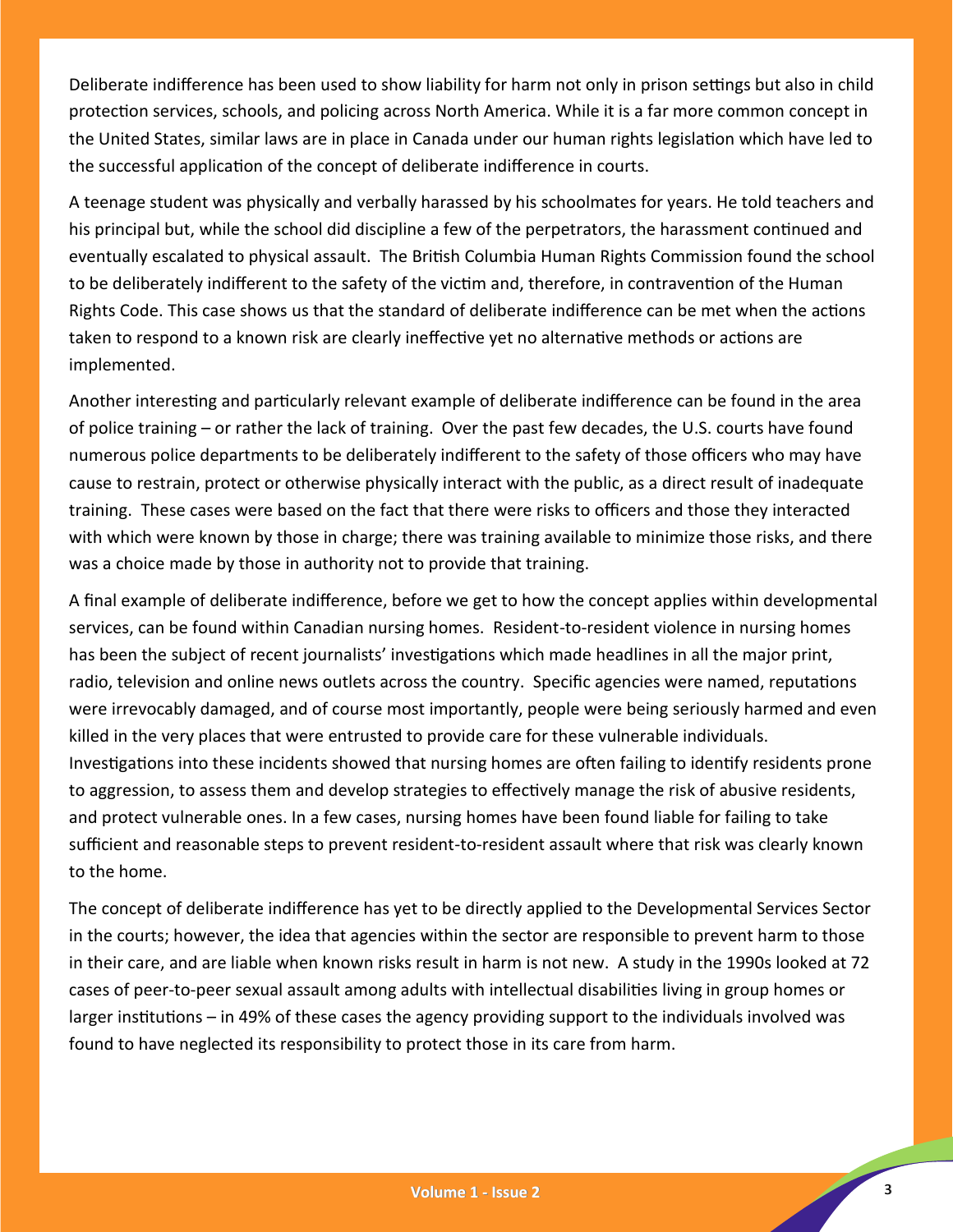# **Data Tells Two Stories**

Let's take a look at the following graph. It shows the effectiveness of a behaviour programme on the aggressive behaviour of someone with a disability:



Many of us will have seen this kind of graph in meetings about individuals or at conference presentations. But while it is always seen as a graph of a behaviour program, we have to recognize that it is also a graph of the violence inflicted on people with disabilities in our care. It suggests that a low level of violence is tolerable and to be considered the result of a successful behaviour plan. To the people experiencing this violence, to the parents and family of the people experiencing violence, this is simply not good enough. Put simply, the behaviour plan is working, the risk management plan isn't.

#### **What can be done?**

What can we do to ensure safety and avoid accusations of deliberate indifference? In other words, how can we deliberately make a difference to the safety of those in our care? The answer is clear, we must:

- Be aware of the risks;
- Take steps to prevent harm resulting from these risks;
- If harm does occur, respond quickly *and* effectively to ensure it does not happen again.

Ensuring that we are aware of the risks requires that we consciously seek out information that would reveal such risks. Think about the process that occurs when we accept a new individual into service: there are meetings held, files reviewed, questions asked and answered. Risks are often revealed as part of this process and then planning occurs to ensure that those risks are effectively managed. But what about those situations where, despite the meetings and the questions and the file reviews, certain information is not forthcoming? In these cases we may not know about a serious risk until an incident or behaviour occurs alerting us to that risk. We cannot know what we have no way of knowing.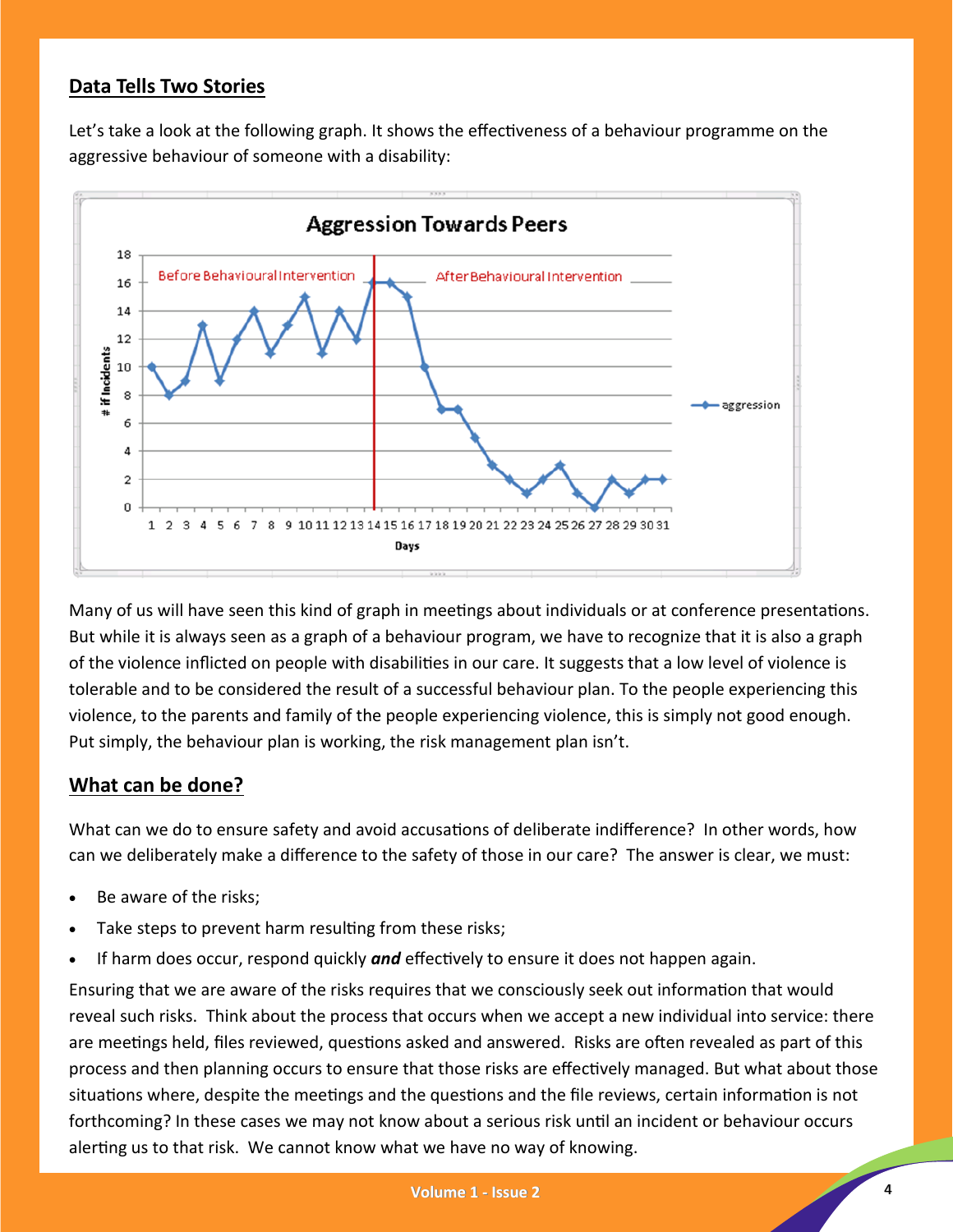But once the behaviour has occurred, even just one time, we know. From that point on, we have a responsibility to manage the risk and to do so effectively.

There are many ways that we manage risk every day. We do so in our own lives – think about how you might prepare for an important meeting to reduce the risk of being asked a question you didn't anticipate or even the final bathroom visit you make before a long drive. We also manage risk in our workplaces – we ensure that John doesn't sit beside Alan at mealtimes because we know that they have had conflicts when in close proximity in the past or we provide a cell phone to staff who are going out with an individual who may require additional support on short notice. What is equally important though is that we become deliberate about these risk management strategies, that we build them into our policies, and that we document what we have put in place.

Risk management can look very different from situation to situation – it must be individualized based on what the particular risk involves, who is at risk, the environment, and a slew of other factors. Strategies can include supervision, staffing ratios, training and education (for staff and people with intellectual disabilities), adaptations to the environment, establishment of boundaries, changes to routines, etc.

There are a number of tools that can be used to manage risk and document the risk reduction strategies in place. These might include staff orientation procedures, training policies, and individual support plans. What we have developed at Vita is a Risk Reduction Plan which can be of particular use in ensuring that risks are identified, and that specific strategies are developed and documented to manage and reduce those risks.

The template for Vita's Risk Reduction Plan is one that we would like to share; of course it should be adapted to meet the needs of individuals and specific situations, but the template gives you and your staff a place to begin. The Risk Reduction Plan doesn't require a behaviour therapist to write or implement it – staff and supervisors, together with the individual supported, most often have the information and the ideas to create a strong plan. The fact that the plan is dynamic and evolving also ensures that strategies can be added or tweaked as needed. The template below is set up for use in a residential environment but, of course, can be adapted to any environment.

#### *Name of Residence*-Risk Reduction Plan

The following resources and strategies have been developed in order to maximize safety and minimize risk for all people that currently reside at the Name of residence and the staff who currently support these people. The goal of this plan is to identify and manage potential risks that are present from one or more household members.

#### Behaviours or Issues Causing Risk: *List and define*

**Disclaimer:** This plan should be updated as often as necessary to address the current safety needs of all involved. For example, the plan should be reviewed and updated if the behaviour causing risk occurs, if one of the people with high risk or dangerous behaviours moves to another residence, or if the behaviour profile of one or more of the people living in the home changes in nature with respect to their risk potential (e.g., a person starts engaging in additional risky behaviours or is no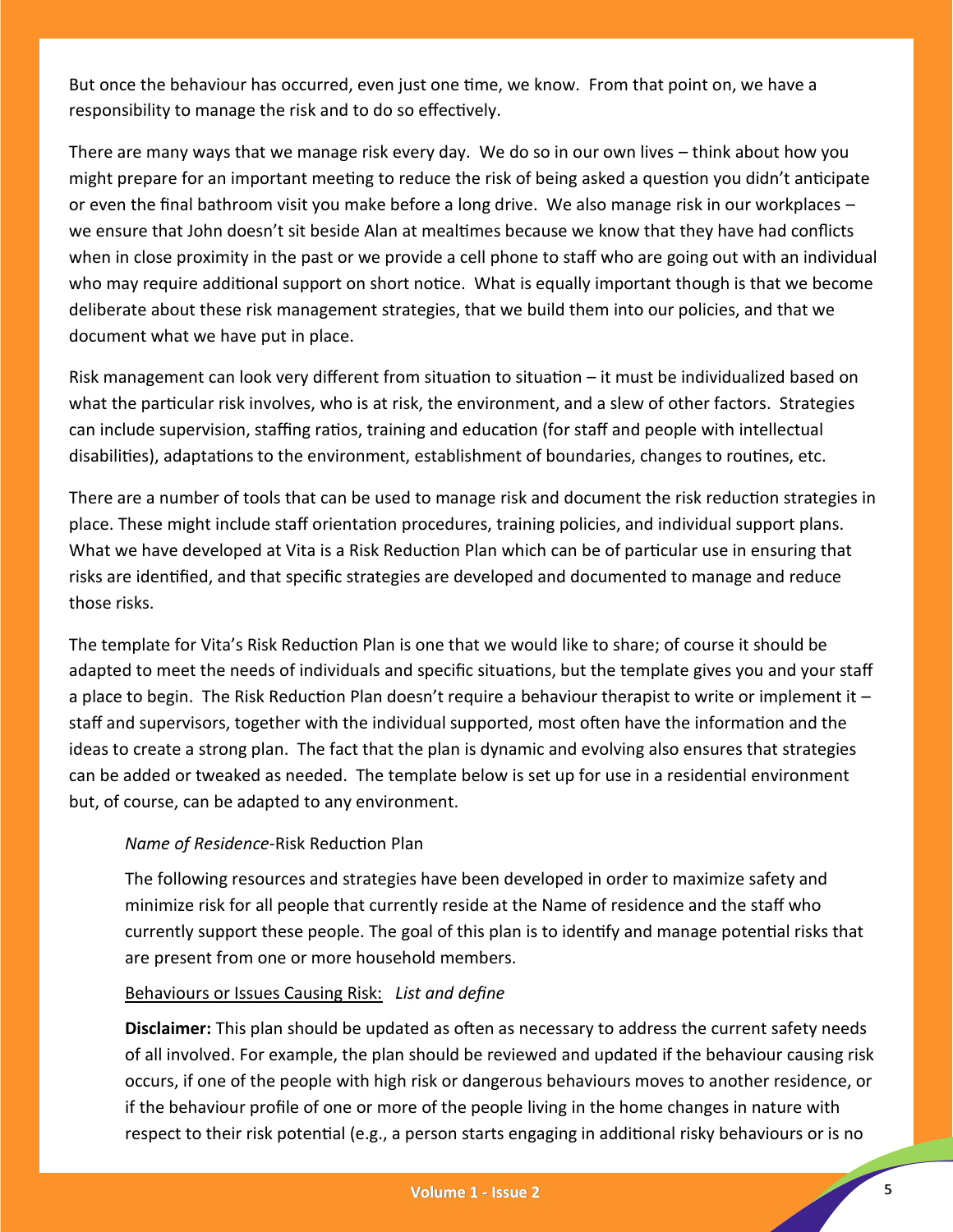longer engaging in risky behaviours). Risk Reduction - Environmental: list strategies Risk Reduction - Supervision: list strategies Risk Reduction - Boundaries: list strategies Risk Reduction - Staffing Approaches: list strategies *Add additional risk reduction categories and strategies as needed.*

# **Back to the Beginning**

At the beginning of this article, we used an example of a fellow who was aggressive towards his peers. He had seriously hurt another person he was living with, leaving a trail of bruises. The agency decided to move him because the parents of the victim were loud in their protests about what had happened to their son. The agency wanted a 'fresh start.' We stated that a move is not a 'fresh start,' it is just 'new victims.' Well, that's only true if nothing is done. Let's take a look at some risk reduction strategies that could be put into place, to ensure that the agency isn't deliberately indifferent to the danger this man presents, along with the hurt and pain of any future victims.

The following are some examples of risk reduction strategies for the above scenario;

#### **Environmental:**

- Safe environment: environmental changes have been made to this individual's surroundings in order to maximize safety and reduce the instances of physical aggression. These changes include, but are not limited to, relocating his bedroom to an area deemed safe, keeping in mind crowded areas, proximity to house mates, proximity to staff for support.
- $\bullet$  Identify a calming location for the individual, as well as the identification of exit routes where redirection can occur free of obstruction. These can also be used to redirect housemates during times of escalation should this individual refuse to relocate or redirect.
- Ensure any sharp objects within the residence are locked up in a safe place to reduce the risk of harm.

#### **Staffing:**

- Review his list of 'signs of escalation and triggers.'
- Increase staffing in common areas to increase safety.
- When in any location in close proximity to peers, ensure staff presence to ensure safety.
- Ensure all staff are trained on the implementation of the organization's non-violent crisis interventions, i.e., safe management, CPI, etc.
- Continue to collaborate with consultants involved, e.g., occupational therapist.

#### **Supervision:**

 Eyes-on supervision when in common areas or in close proximity to house mates/peers is highly recommended.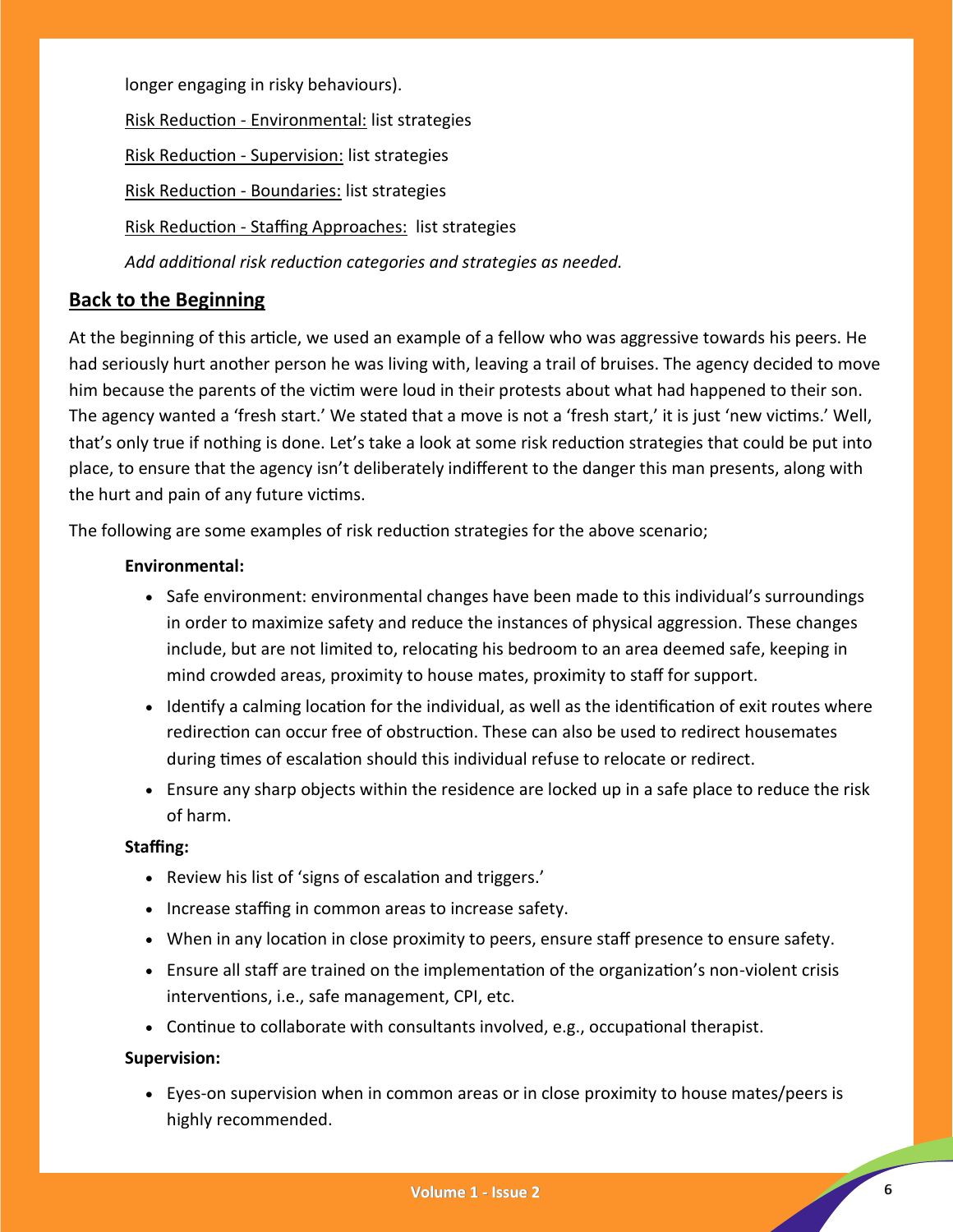Ensure enough choice is provided to individual when supervised, and allow flexibility in his routine with appropriate safety supervisions in place.

#### **Boundaries:**

- Monitor for situations of close proximity to others, and provide consistent reminders of personal space.
- Consistently teach boundaries skills, ensure his awareness around concepts of personal space. *\*Should behaviours become unmanageable and his safety or the safety of others is at immediate risk, contact 9-1-1.*

The above strategies are developed with an understanding that they will need to be modified on an ongoing basis and that the team will need to be quick to evaluate strategies which are not working and put in place revised approaches.

# **Summary**

There is a responsibility by the service provider to ensure a safe environment for people with disabilities, a safe workplace for employees, and a safe neighbourhood for the community. In light of deliberate indifference lawsuits, and an ethical awareness of the need to respond appropriately to ensure the safety of all, social service providers should understand their decisions regarding risk, be aware and identify risks, and ensure due diligence in their actions to address the risk. If you remember, way back at the beginning of this article, an example was given of one man striking another man on the stomach while walking down the street. The reaction of many to this was 'well what could we do.' Hopefully it's clear that, once you know the risk, there are tools that you can use to determine ways to manage that risk.

Our experience at Vita has shown that our members and our staff appreciate the forthrightness with which the clinical team discusses risks and risk management strategies. It becomes clear that the agency through the development of these plans cares for both people with disabilities and for the staff who provide service to them.

# **Resources Available**

If any readers would like a copy of the template we use for Behaviour Management Approaches, in which we embed a risk management section or the template used just to design a Risk Management Plan, please contact csalonia@vitacls.org and request either or both.

# **References**

Boyle, T. (2013, November 24). Scarborough nursing home 'failed to protect residents.' The Toronto Star. Retrieved July on 29, 2014 from http://www.thestar.com/news/gta/2013/11/24/ more suspected abuse at wexford residence nursing home.html

Childress, J. (2011, November 21). "Deliberate indifference" to complaints can lead to liability. Texas School Administrators' Legal Digest, 27(10). Retrieved on July 29, 2014 from http://parkplacepubs.biz/ wordpress/%E2%80%9Cdeliberate-indifference%E2%80%9D-to-complaints-can-lead-to-liability/